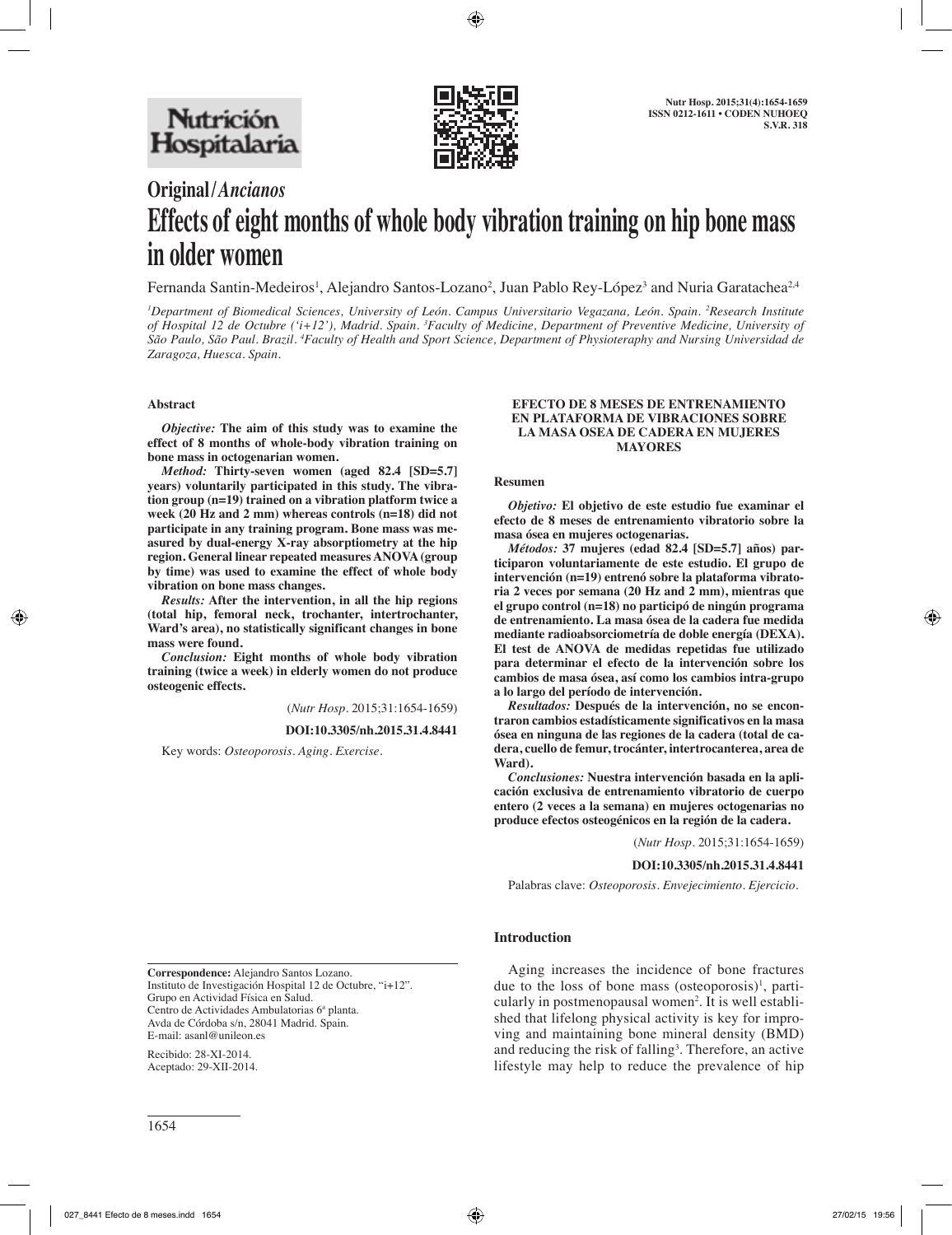fractures<sup>4,5</sup>. Additionally, some indicators of physical fitness capacity (i.e. maximal handgrip strength) are positively associated with BMD levels<sup>6</sup>.

Despite the importance of exercise and physical fitness for improving the population's health, older women spent about two thirds of waking time in sedentary behavior<sup>7</sup> and therefore, at risk of suffering chronic diseases. For this reason, new interventions designed to improve BMD have recently appeared. Currently, whole body vibration (WBV) training is indicated to enhance BMD and physical fitness in older adults $8-12$ .

However, the evidence for WBV training effectiveness in older adults is limited. Three meta-analyses<sup>13,14,15</sup> have examined the effects of WBV training on BMD. In the meta-analysis published by Sitjà-Rabert et al.14 a positive effect in femoral neck BMD was found. Similarly, Slatkovska et al.<sup>15</sup> reported significant improvements on hip BMD in postmenopausal women. In contrast, in Lau et al.<sup>13</sup> WBV had no significant overall effect on hip BMD in older women. These contradictory results could be due to the different number of studies included in the meta-analyses and the weights assigned to each one. The weights correspond to the relevance of each study used to get the overall pooled estimate. The weight is defined by the Statistical Standard Error (SEE); the higher the SEE the smaller the weight. In this regard, Sitjà-Rabert et al.<sup>14</sup> used two studies, Gusi et al.<sup>16</sup> and Verschueren et al.<sup>12</sup> to compute the overall estimate. The weight assigned by the authors to each study was  $13.5\%$ <sup>12</sup> and  $86.5\%$ <sup>16</sup>. In contrast, in the meta-analysis published by Lau et al. $13$  the weights were  $34.2\%$  (Verschueren et al.)<sup>12</sup> and  $65.8\%$ (von Stengel et al.)<sup>17</sup>. Finally, Slatkovska et al.<sup>15</sup> comprised of three works, the studies of Verschueren et al.<sup>12</sup> (weight: 87.8%), of Gusi et al.<sup>16</sup> (weight: 5.5%) and of Rubin et al.18 (weight: 6.8%). Therefore further intervention studies in older adults may help to clarify the current understanding of the effects of WBV on bone mass.

The handgrip strength test is an easy, reliable and valid method to identify older adults at risk of disability<sup>19</sup>. Low muscle strength levels may reflect a predominant catabolic status over anabolic signals, leading to sarcopenia and osteoporosis $20$ . In fact, maximal handgrip strength is associated with bone fracture<sup>21</sup>. As expected, in older adults aged between the seventh and eighth decade of life, handgrip strength is positively associated with BMD in the forearm<sup>22</sup>, femoral neck<sup>23-25</sup>, total femur<sup>23</sup>, spine<sup>24,25</sup>, total hip<sup>24</sup> and total body<sup>25</sup>. It is unknown if this association is also valid for older women in the 9<sup>th</sup> decade of life (80-89 years old).

The objectives of this study were to evaluate the impact of 8 months of WBV training on changes of BMD in older women and to examine the association between maximal handgrip strength and BMD in this population.

# **Methods**

## *Participants*

Thirty-seven older women (mean age: 82.4 [SD=5.7] years, range 71–93 years, ≥79 years: 75.7%) in two day centers for older adults from Vitoria (Spain) were recruited for the study. Subjects were randomly assigned to one of two groups (WBV group or control group (CON) using random numbers. Inclusion criteria were: sex (women) and no participation in other exercise programs in the last month. Participants were excluded if they were men and diagnosed with diabetes, epilepsy, gallstones, kidney stones, cardiovascular diseases or having joint implants. The WBV group included a total of 19 older women (mean age: 82.3 [SD=5.1] years) who trained on a vertical vibration platform (Fitvibe Excel Pro, Bilzen, Belgium) twice a week for 8 months, with at least one day of rest between sessions. The training program consisted of 18 exercises (see Table I). At least one researcher supervised each training session. The CON group included 18 older women (mean age: 82.2 [SD=6.4] years). All participants were instructed to maintain their usual lifestyle throughout the course of the study. A minimal compliance with the protocol of 80% of the sessions was established.

After the loss of 6 subjects during follow up (1 left the institution, 2 claimed to have back pain and 3 people decided to stop training voluntarily) in the WBV group (see Figure 1), our study design had a statistical power of 80% to detect a difference between the group mean and a hypothetical mean of  $0.74$  g·cm<sup>-2</sup> with a significance level (alpha) of 0.05 (2-tailed).

# **WBV Training Program**

The WBV training was designed following the recommended training guidelines<sup>26</sup>. Overloading is one of the basic training principles. Briefly, to induce physical adaptations the training stimuli must be progressively increased $26$ . Thus, the training load was progressively increased based on the body position (Table I and Table II).

Written informed consent was obtained from all the subjects. The study was performed according to the principles established with the Declaration of Helsinki for Human Research of 1964 (last modified in 2008) and approved by an Ethics Committee from the University of Zaragoza.

## **Assessment of Handgrip Strength**

A spring-type dynamometer (Smedley-Sportstek, VIC, Australia), range 0-100 kg, was used to measure the maximal handgrip strength  $(kg)^{27}$ . Subjects were in a standing position, arms at their side not touching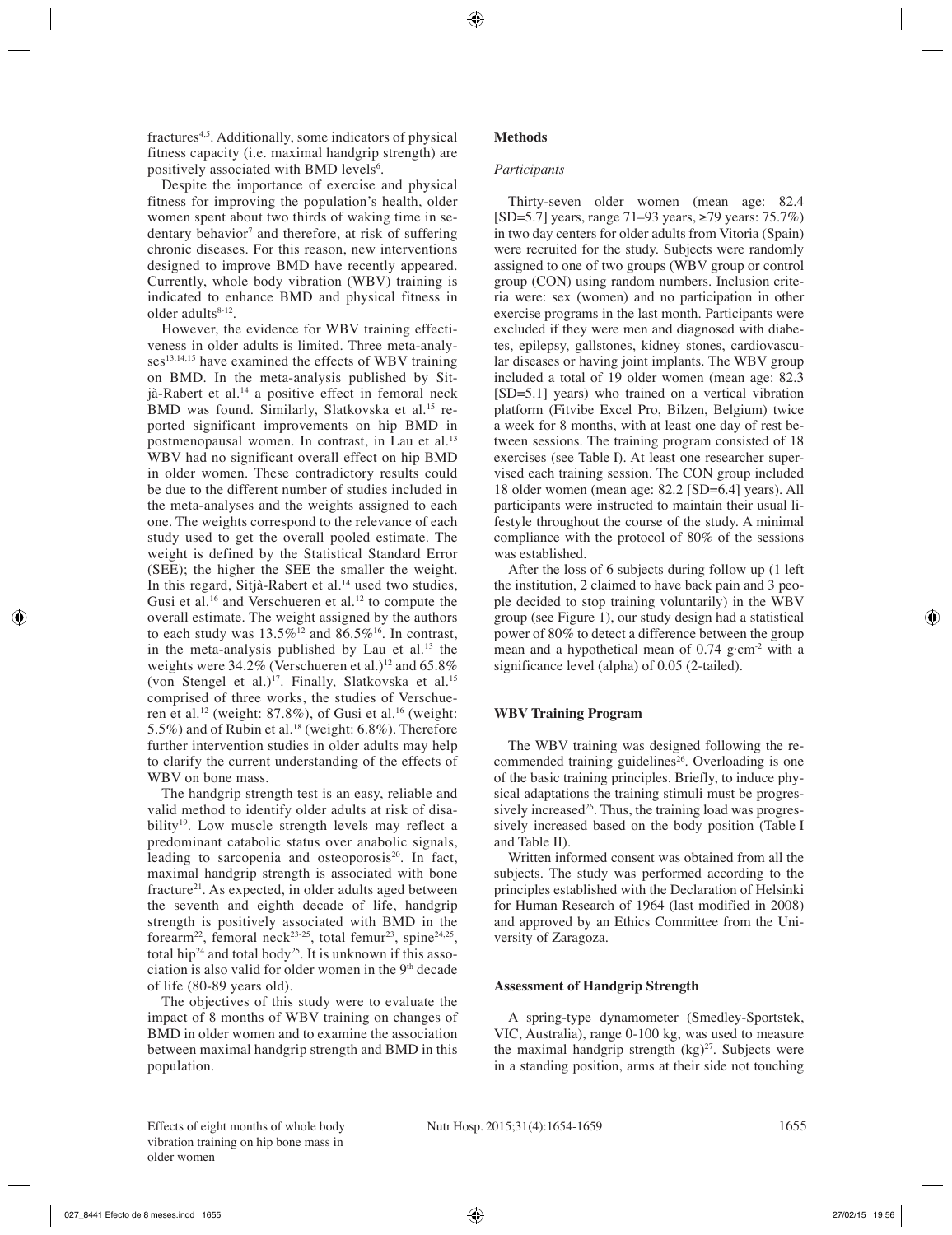| <b>Table I</b><br>Description of exercises |                                                                                                            |  |  |  |  |  |  |
|--------------------------------------------|------------------------------------------------------------------------------------------------------------|--|--|--|--|--|--|
|                                            |                                                                                                            |  |  |  |  |  |  |
| Exercise                                   | Description                                                                                                |  |  |  |  |  |  |
| 1                                          | Seated on a chair next to machine with legs parallel and feet on the platform (angle of knee flexion: 90°) |  |  |  |  |  |  |
| 2                                          | As exercise 1, with legs in internal rotation and feet on the platform                                     |  |  |  |  |  |  |
| 3                                          | As exercise 1, with legs in external rotation and feet on the platform                                     |  |  |  |  |  |  |
| 4R                                         | As exercise 1, with right leg stretched and left foot on the platform                                      |  |  |  |  |  |  |
| 4L                                         | As exercise 1, with left leg stretched and right foot on the platform                                      |  |  |  |  |  |  |
| 5                                          | As exercise 1, with both feet touching the platform with metatarsal support                                |  |  |  |  |  |  |
| 6R                                         | Standing next to machine with right leg on the platform and left leg on the floor                          |  |  |  |  |  |  |
| 6L                                         | As exercise 6R, with left leg on the platform and right leg on the floor                                   |  |  |  |  |  |  |
| 7                                          | Squat 45° next to platform - standing pulling the strings behind (the strings were tied to the platform)   |  |  |  |  |  |  |
| 8                                          | As exercise 7 - standing with torso slightly blended, pulling the straps up                                |  |  |  |  |  |  |
| 9                                          | Squat 45° on platform - with feet together                                                                 |  |  |  |  |  |  |
| 10                                         | Squat 45° on platform - with feet separated                                                                |  |  |  |  |  |  |
| 11                                         | Squat 45° on platform - with knee internal rotation                                                        |  |  |  |  |  |  |
| 12                                         | Squat 45° on platform - with knee external rotation                                                        |  |  |  |  |  |  |
| 13                                         | Squat 45° on platform - legs hip-width                                                                     |  |  |  |  |  |  |
| 14                                         | Squat 45° on platform - standing on platform with torso slightly blended, pulling the strings up           |  |  |  |  |  |  |
| 15                                         | Squat 45° on platform - pulling the strings through a flexion of arms                                      |  |  |  |  |  |  |
| 16                                         | Squat 90° on platform - feet together                                                                      |  |  |  |  |  |  |
| 17                                         | Squat 90° on platform -with feet separated                                                                 |  |  |  |  |  |  |
| 18                                         | Squat 90° on platform -legs hip-width                                                                      |  |  |  |  |  |  |

their body and keeping the elbow bent slightly. The test was administered on the dominant hand. After the voice command, subjects had to squeeze the dynamometer with as much force as possible (maximum isometric force). Movements of other body parts were not allowed. The highest score out of 2 attempts was recorded<sup>24</sup>. The assessment of maximal handgrip strength has shown high test-retest reliability in frail older women $28$ .

## **BMD Assessment**

BMD was examined by dual-energy X-ray absorptiometry (DXA) (Norland Excell Plus, Norland Inc., Fort Atkinson, USA). Areal BMD (g·cm<sup>-2</sup>) was determined at the hip (total hip, femoral neck, trochanter, intertrochanter, Ward's area) on each subject. Based on the definition provided by the World Health Organization, osteoporosis was defined as T-scores  $\leq$ -2.5<sup>29</sup>. Also, a T-score ran-



*Fig. 1.—Flow diagram for subject assignment in this study.*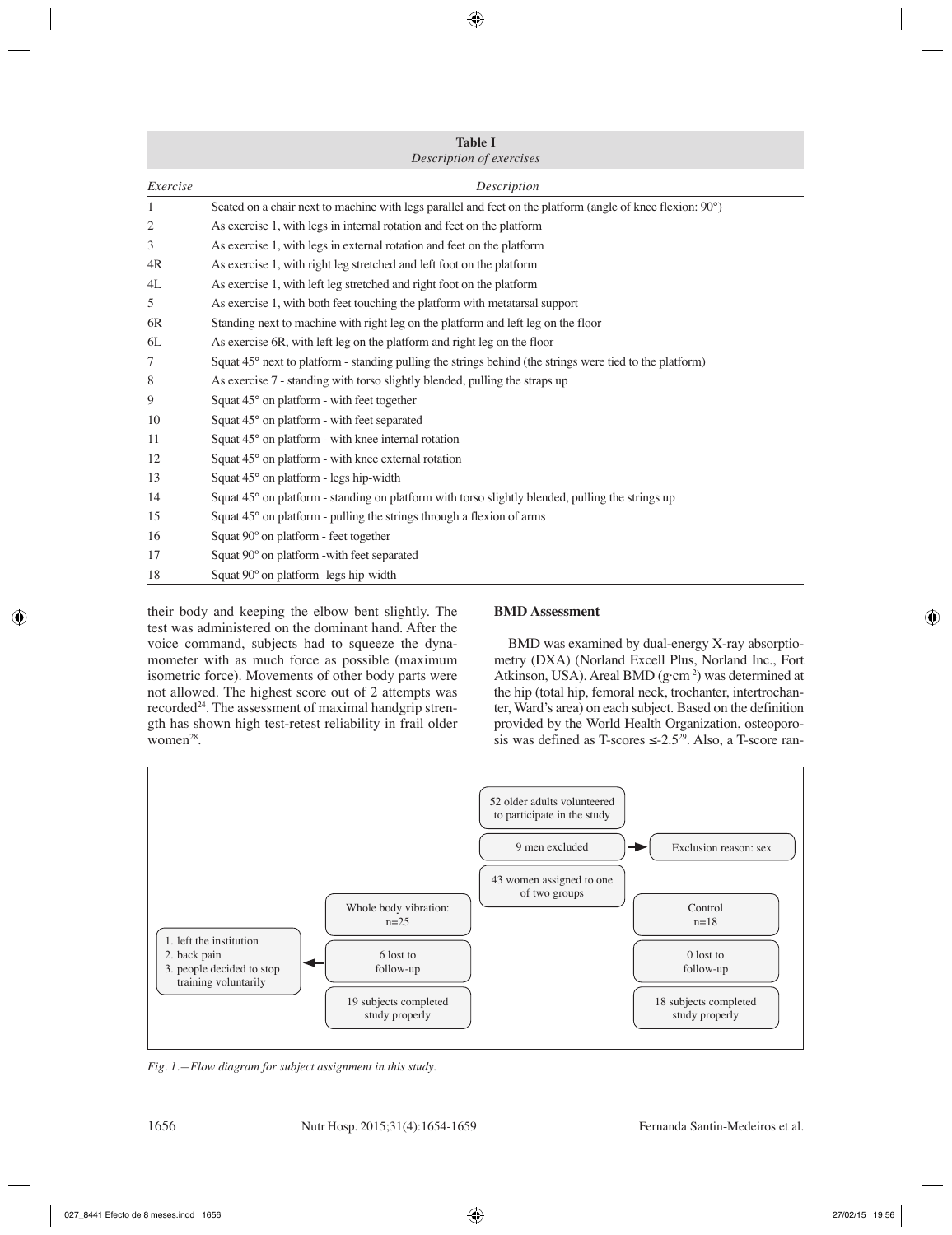| <b>Table II</b><br><b>WBV</b> training |                                  |                                          |                                        |    |                                   |                                          |                                   |  |  |  |  |  |
|----------------------------------------|----------------------------------|------------------------------------------|----------------------------------------|----|-----------------------------------|------------------------------------------|-----------------------------------|--|--|--|--|--|
| Week                                   | <b>Series</b><br>$(exercise*)$   | Duration of<br>each exercise/<br>rest(s) | Duration<br>of session Week<br>(min:s) |    | <b>Series</b><br>$(exercise*)$    | Duration of<br>each exercise/<br>rest(s) | Duration<br>of session<br>(min:s) |  |  |  |  |  |
| 1                                      | 2(1,2,7,3,8,5)                   | 30                                       | 6:00                                   | 17 | 2 (13,9,10,17,11,12)              | 30                                       | 6:00                              |  |  |  |  |  |
| 2                                      | 2(1,2,7,3,8,5)                   | 30                                       | 6:00                                   | 18 | 2(13,8,15)<br>1(9,10,18,17,11,12) | 30                                       | 6:00                              |  |  |  |  |  |
| 3                                      | 2 (1,8,4R,4L,6D,6L)              | 35                                       | 6:50                                   | 19 | 1(10,9,11,12)<br>2(17,18), 4(11)  | 35                                       | 6:50                              |  |  |  |  |  |
| $\overline{4}$                         | 2(1,8,4R,4L,6D,6L)               | 35                                       | 6:50                                   | 20 | 2(15,13,9,10,11,12)               | 35                                       | 6:50                              |  |  |  |  |  |
| 5                                      | 2(1,2,7,3,8,5)                   | 30                                       | 6:00                                   | 21 | 2 (9,10,11,12,13,15)              | 30                                       | 6:00                              |  |  |  |  |  |
| 6                                      | 2(1,2,7,3,8,5)                   | 30                                       | 6:00                                   | 22 | 2 (9,10,11,12,13,15)              | 30                                       | 6:00                              |  |  |  |  |  |
| 7                                      | 2 (1,8,4R,4L,6D,6L)              | 35                                       | 6:50                                   | 23 | 2(11,12,13,17,18,15)              | 35                                       | 6:50                              |  |  |  |  |  |
| 8                                      | 2(1,8,4R,4L,6D,6L)               | 35                                       | 6:50                                   | 24 | 2(13), 3(17,18)<br>4(15)          | 35                                       | 6:50                              |  |  |  |  |  |
| 9                                      | 2(1,2,7,3,8,5)                   | 30                                       | 6:00                                   | 25 | 2 (11, 12, 13, 17, 18, 16)        | 30                                       | 6:00                              |  |  |  |  |  |
| 10                                     | 2(1,2,7,3,8,5)                   | 30                                       | 6:00                                   | 26 | 2 (11, 12, 13, 17, 18, 16)        | 30                                       | 6:00                              |  |  |  |  |  |
| 11                                     | 2(1,8,4R,4L,6D,6L)               | 35                                       | 6:50                                   | 27 | 2(9,10,11,12,13,16)               | 35                                       | 6:50                              |  |  |  |  |  |
| 12                                     | 2 (1,8,4R,4L,6D,6L)              | 35                                       | 6:50                                   | 28 | 2(9,10,11,12,18,15)               | 35                                       | 6:50                              |  |  |  |  |  |
| 13                                     | 2(13,10,9,17,18)<br>1(11,12)     | 30                                       | 6:00                                   | 29 | 2 (9,10,11,12,13,16)              | 35                                       | 6:50                              |  |  |  |  |  |
| 14                                     | 2(13, 12, 11, 10, 9)<br>1(17,18) | 30                                       | 6:00                                   | 30 | 2(9,10,11,12,18,16)               | 35                                       | 6:50                              |  |  |  |  |  |
| 15                                     | 2 (17,13,10,9,13,18)             | 35                                       | 6:50                                   | 31 | 2 (9,10,11,17,18,16)              | 35                                       | 6:50                              |  |  |  |  |  |
| 16                                     | 2(18, 13, 11, 12, 13, 17)        | 35                                       | 6:50                                   | 32 | 2 (9,10,11,17,18,16)              | 35                                       | 6:50                              |  |  |  |  |  |

\*Exercise: see table 1; work and rest durations for each exercise were similar.

Frequency of vibration was 20 Hz and amplitude 2 mm (peak to peak).

ged between -2.5 and -1 is classified as osteopenia and a T-score  $3 - 1$  is regarded as normal<sup>29</sup>. A T-score indicates the difference between the subject´s measured BMD and the mean BMD of healthy young adults, matched for gender and ethnicity, and expressing the difference relative to the young adult population standard deviation (SD), as in the following formula: *T-score = (measured BMD – young adult mean BMD)/Young adult population SD.*

# **Data Analysis**

Mean and SD were used as descriptive statistics. Kolmogorov–Smirnov tests showed normal distribution of the studied variables. General linear repeated measures ANOVA (group by time) was used to determine the effect of the intervention on bone mass and grip strength. Finally, the risk of having osteoporosis at the femoral neck was examined by binary logistic regression analyses (odds ratio (OR) and 95% confidence interval (CI)), entering the osteoporosis test results (yes or no) as depended variable and the maximal handgrip strength values at baseline as independent variable. Age was included as a covariate.

For all statistical tests a p-value < 0.05 was considered to be statistically significant. All analyses were performed using the Statistical Package for Social Sciences software (SPSS, v.18.0 for WINDOWS; SPSS Inc., Chicago, IL, USA). The study power of our design was calculated using StatMate software, version 2.0 (GraphPad, San Diego, USA).

# **Results**

Based on T-scores values derived from DXA, the percentage of older women presented with osteoporosis and osteopenia was 53% and 38%, respectively. As shown in table III, the ANOVA analysis found no statistically significant differences between CON and WBV groups for BMD in all the hip regions at baseline  $[F(0, 0)=0.61;$  $p=0.44$ ] and after the follow-up [F(0, 0)=0.17; p=0.68]. Similarly, no statistically significant changes in the total BMD were found within groups  $[F(0, 1)=1.04; p=0.68]$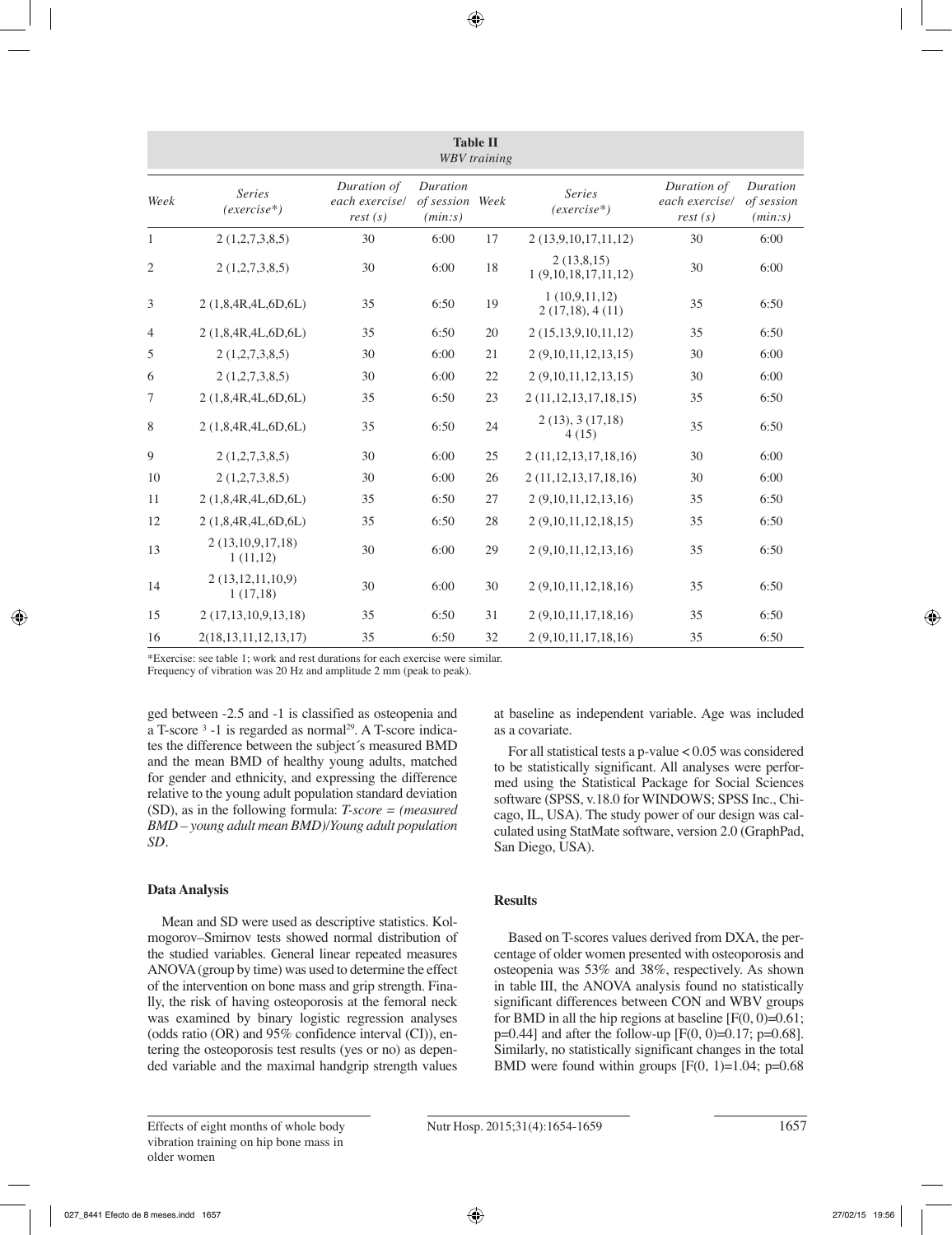| Absolute values of hip BMD in WBV and CON groups at baseline and at follow-up |                          |                              |           |                 |                          |                           |           |                 |  |  |
|-------------------------------------------------------------------------------|--------------------------|------------------------------|-----------|-----------------|--------------------------|---------------------------|-----------|-----------------|--|--|
|                                                                               | WBV group                |                              |           |                 | Control group            |                           |           |                 |  |  |
| BMD(g/cm <sup>2</sup> )                                                       | Pre-training<br>Mean(SD) | Post-training<br>Mean $(SD)$ | % change  | <i>p</i> values | Pre-training<br>Mean(SD) | Post-training<br>Mean(SD) | % change  | <i>p</i> values |  |  |
| Total hip                                                                     | 0.76(0.11)               | 0.74(0.10)                   | $-2.88%$  | 0.315           | 0.79(0.12)               | 0.76(0.15)                | $-4.32\%$ | 0.152           |  |  |
| Femoral neck                                                                  | 0.62(0.09)               | 0.61(0.08)                   | $-1.75\%$ | 0.343           | 0.64(0.11)               | 0.63(0.10)                | $-2.71\%$ | 0.162           |  |  |
| Trochanter                                                                    | 0.57(0.09)               | 0.56(0.09)                   | $-2.88%$  | 0.267           | 0.59(0.09)               | 0.56(0.12)                | $-3.65\%$ | 0.188           |  |  |
| Intertrochanter                                                               | 0.91(0.14)               | 0.88(0.13)                   | $-2.94\%$ | 0.296           | 0.94(0.15)               | 0.90(0.20)                | $-4.33\%$ | 0.144           |  |  |
| Ward's area                                                                   | 0.41(0.11)               | 0.40(0.09)                   | $-2.04\%$ | 0.607           | 0.42(0.12)               | 0.42(0.14)                | $-0.14\%$ | 0.973           |  |  |

**Table III**

CON: control group; WBV: whole body vibration group; BMD: bone mineral density; SD: standard deviation *p* values in the table are within group changes. *p<0.05* within group changes.

and  $F(0, 1)=2.14$ ; p=0.15 for pre-post values in the CON and WBV groups respectively].

ANOVA showed no significant time x group effect for grip strength. Consequently, there were no significant differences in handgrip strength between groups at baseline and post-training  $[F(20, 29)=0.69, p=0.41]$  and  $F(13, 10)$ 30)=0.44, p=0.51 respectively]. Similarly, during the intervention both groups did not modify their maximal handgrip strength values [CON group: -0.56 [SD=2.45] kg, F(0, 1)=0.15, p=0.70; WBV group: -0.25 [SD=2.54] kg,  $F(0, 1)=0.77$ ,  $p=0.39$ . Finally, no association was found between handgrip strength and osteoporosis risk at the neck femoral area using a logistic regression model (OR = 1.16; 95% CI 0.95–1.41).

## **Discussion**

The two main findings of this longitudinal study were: 1) compared with the CON group, 8 months of low-frequency WBV training program did not produce significant changes of BMD in the hip of older women; and 2) no association was found between handgrip strength values and osteoporosis risk in older women.

Although it has been suggested that WBV may be an effective intervention to increase or maintain BMD<sup>18,30,31</sup>, our results cast doubt about the efficacy of WBV to enhance BMD in older women (mean age, 82 years). Our findings agree with previous long term WBV training studies  $(\geq 12 \text{ months}; 25-35 \text{ Hz};$  three times per week) in which non-significant changes in total hip and femoral neck BMD were found in postmenopausal women aged between 47 and 65 years 17,18,32,33. In contrast, several studies carried out in women aged 54-74 years demonstrated osteogenic effects on the hip region. All these studies had at least 6 months of duration, frequency ranged between 12.6-40 Hz and subjects trained 3-5 times per week $12,16,31$ . The non-osteogenic effect found in the present study may be explained by several factors. First, the mechanical loads of low magnitude were applied in our intervention. The osteogenic effects of exercises characterized by the application of loads of high magnitude and

short duration (i.e. jumps) are well established<sup>4</sup>. Secondly, mechanical signals produced by exercise may be less osteogenic in older people than in younger people4 . The osteoblast cellular senescence and age-related changes in growth factors and hormone levels may attenuate the positive effects of exercise on the bone34. Thirdly, the weekly training may affect the effects on BMD because studies that used a high frequency of training (5 weekly sessions), a high frequency of vibration (30Hz) and high amplitude (5mm) reported positive changes on bone mass<sup>31</sup>. Finally, the participant's body composition may influence the results of the WBV training. For example, although no effects of 12 months of WBV training on hip and spine BMD were reported by Rubin et al.18, in their post-hoc analysis the women with lower weight increased hip BMD versus the rest of the sample. In summary, our data does not support the implementation of WBV programs in octogenarian women for the prevention and treatment of osteoporosis. However, some benefits on bone mass may be achieved under certain circumstances.

In addition, we found no association between handgrip strength and osteoporosis risk, which differs from two studies conducted in postmenopausal women (~67 years old)25,35. Again, methodological differences among studies may explain these results. According to Foley et al.36 all studies designed to examine the relationship between muscle strength and BMD should adjust by weight or height, because these anthropometric variables are positively correlated with muscle strength. Therefore, we think that the associations shown in the younger populations are spurious or indeed, weaker than traditionally reported.

The present study examined the effect of WBV on bone mass in older women. Strengths were the long duration of the training program (8 months). Moreover, the program was not excessively demanding for participants (2 weekly sessions). Unfortunately, some potential moderators or confounding factors such as diet, use of drugs, nutritional supplements or smoking habits, and physical activity levels were not registered. Further studies are needed to increase the present knowledge of the impact of WBV training on bone mass in older people.